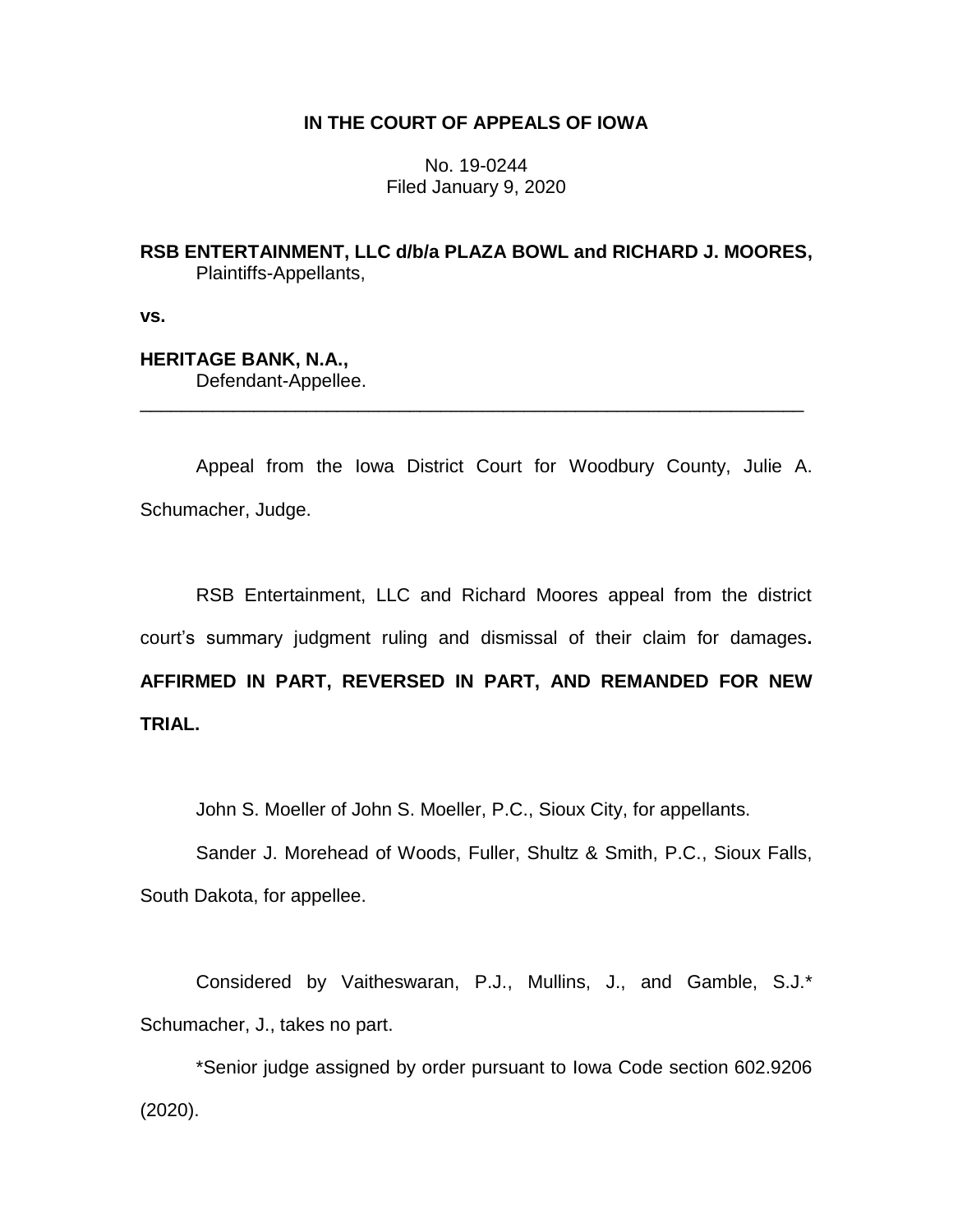## **GAMBLE, Senior Judge.**

RSB Entertainment, LLC (RSB), and its sole shareholder, Richard Moores, appeal from the district court order dismissing an action to recover funds from Heritage Bank, N.A. The dispute stems from a loan from Heritage Bank to RSB personally secured by Moores for the purpose of financing a bowling center. RSB<sup>1</sup> contends the district court erred in granting Heritage Bank's motion for partial summary judgment concluding certain bowling equipment amounted to fixtures to real estate purchased by the bank at sheriff's sale following an earlier mortgage foreclosure decree. RSB also appeals a finding by the district court upon trial of its damage claim that Heritage Bank disposed of other collateral securing the loan in a commercially reasonable manner. We affirm the district court in part and reverse and remand in part.

## **I. Facts and Prior Proceedings**

 $\overline{a}$ 

In 2010, RSB obtained a loan from Heritage Bank to purchase Plaza Bowl bowling alley and One Eyed Jack's, an attached restaurant in Sioux City. Pursuant to the loan agreement, RSB executed a promissory note for \$1,525,000. Moores personally guaranteed the loan. Heritage Bank obtained a mortgage on the real property including fixtures and secured interests in RSB's personal property.

RSB defaulted on the note. On October 31, 2016, Heritage Bank obtained a decree of foreclosure on the real property. On January 4, 2017, Heritage Bank purchased the real property at a sheriff's sale for \$1,350,000 leaving a deficiency of \$136,447.53 subject to 6.25% annual interest and costs.

<sup>&</sup>lt;sup>1</sup> Both RSB and Moores appeal from the district court's ruling. Because they bring the same claims on appeal, we will generally refer to both appellants as RSB.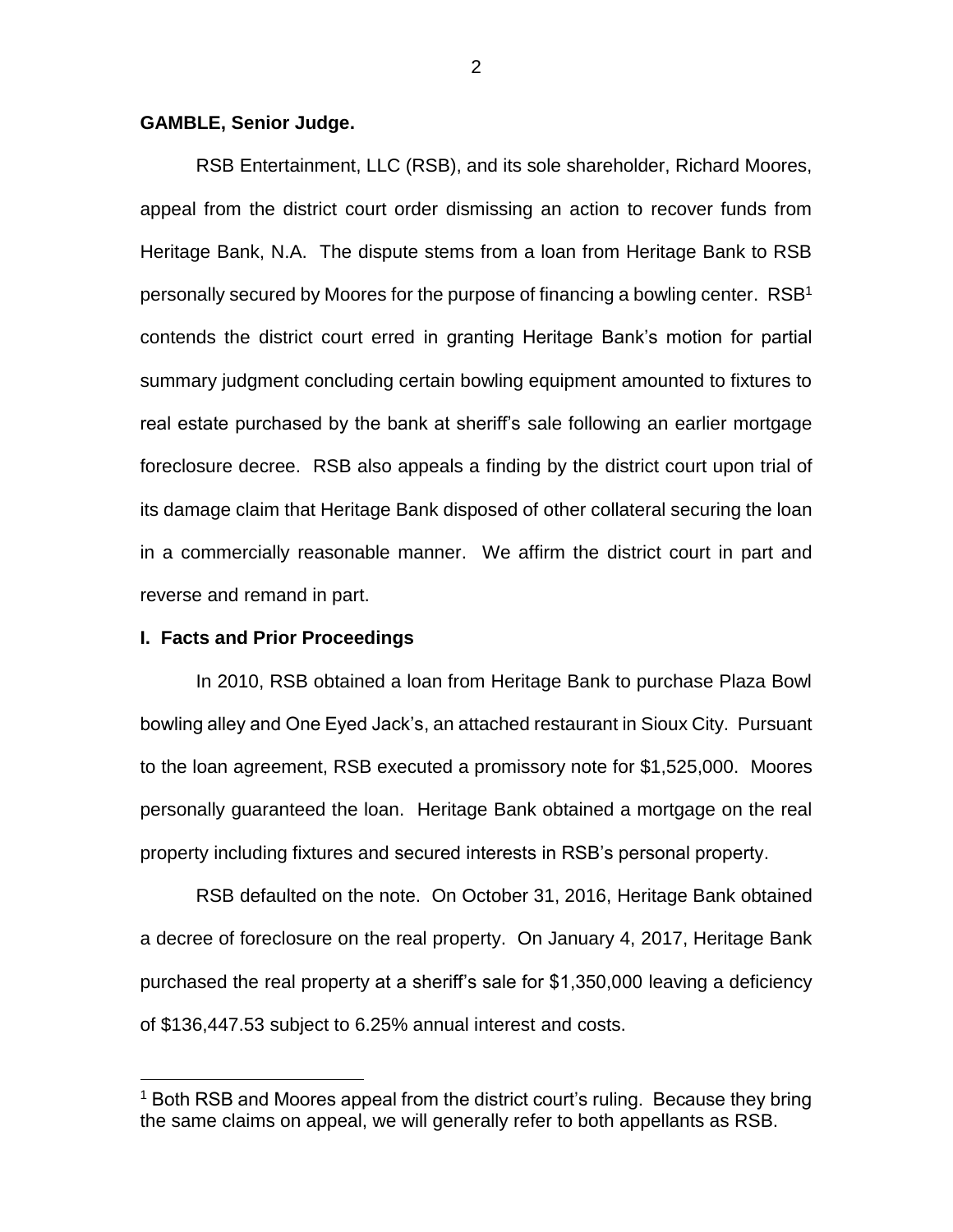On January 3, 2017, Heritage Bank filed a replevin action to repossess the personal property subject to the security interest. Heritage Bank attached to its petition a list of personal property obtained from the original appraisal for the loan and obtained a writ of replevin based on the listed property. Following the sheriff's sale and the filing of the replevin action, RSB vacated the premises. On January 5, 2017, Heritage Bank took possession of the property and performed an updated inventory of the personal property surrendered by RSB to the bank. Heritage Bank revised its list of personal property subject to the replevin action consistent with the updated inventory. RSB did not contest the inventory or revised list of personal property in the replevin action. On November 17, 2017, the Court entered a judgment of replevin in favor of Heritage Bank for the personal property listed in the revised list.

From January 2017 to May 2017, Heritage Bank leased the real and personal property to J&B Investments (J&B) for one dollar per month so long as J&B covered any operating and maintenance associated with the bowling-alley operation. Heritage Bank leased the property to J&B on a short term basis so that the bowling league using Plaza Bowl could finish out the season and the property could be marketed as an ongoing business. Heritage Bank entered into another lease with J&B from August 2017 to May 2018, providing \$3200 per month in rent for the real property and use of the personal property inside. It also entered into a lease agreement with Mangos, L.C. to operate One Eyed Jack's restaurant for \$3200 per month.

On June 13, 2017, shortly after Heritage took possession of the property, Vander Werff & Associates appraised the unattached personal property as having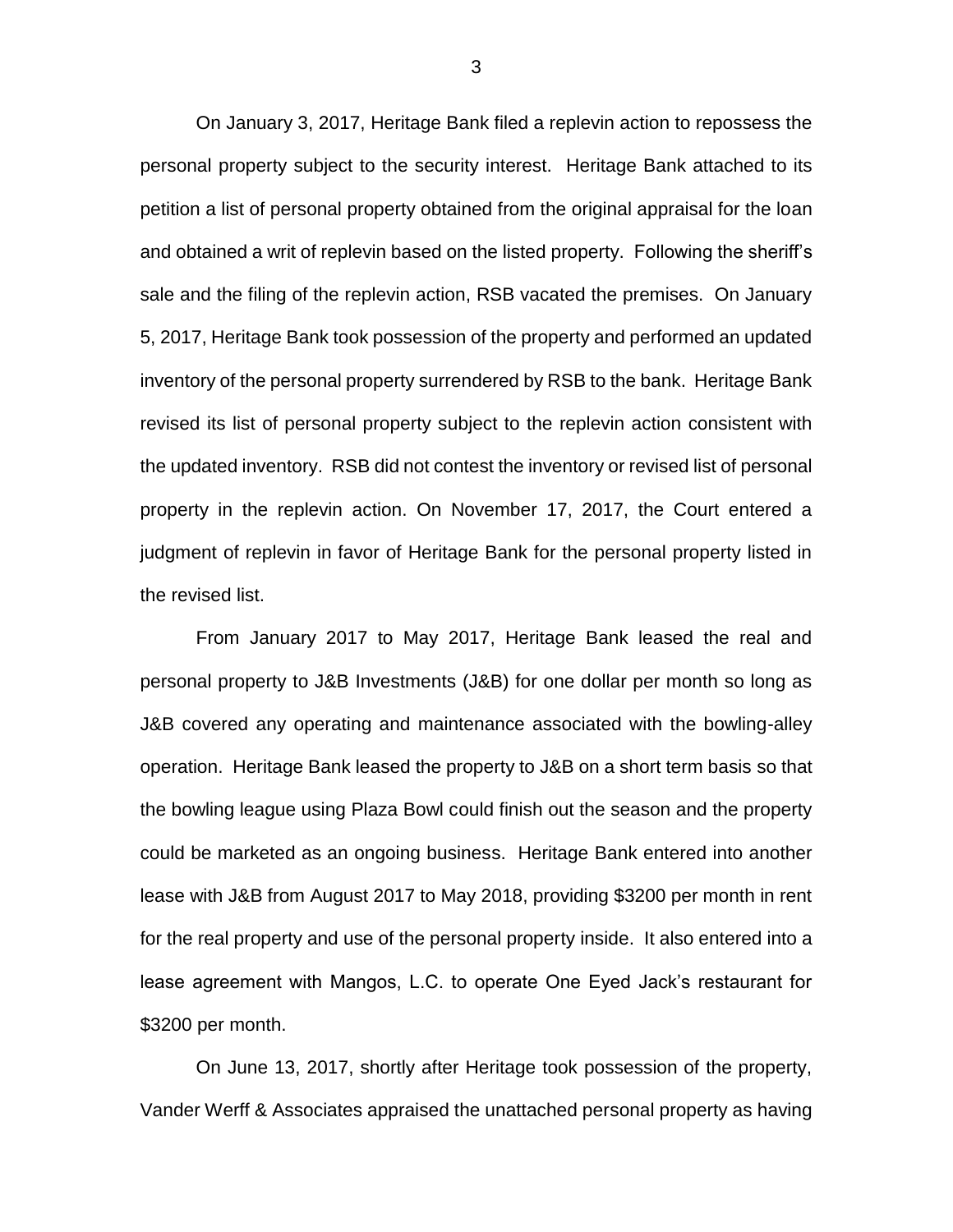a \$34,000 liquidation value.<sup>2</sup> In May 2018, Heritage Bank performed a final walk-through of the property and created a list of personal property for final disposition of the collateral.

RSB commenced the present proceedings in April 2017 in effort to enjoin Heritage Bank from disposing of the unattached personal property and obtain fair compensation for use of the unattached personal property, including the Plaza Bowl and One Eyed Jack's tradenames. Heritage Bank answered, counterclaimed and sought declaratory judgment that certain items of bowling equipment and machinery are improvements, structures, fixtures, or replacements. Heritage Bank sought partial summary judgment on its counterclaim. The district court granted the bank's motion for partial summary judgment and declared the identified items are "fixtures, improvements, or replacements to the real property."<sup>3</sup>

Meanwhile, Heritage Bank used a commercial real estate company to market the real and personal property as a going concern for purchase. On April 9, 2018, Heritage Bank and J&B entered into a purchase agreement and specified closing would occur on May 17. Heritage Bank sent notice of disposition to RSB on May 4. The bank attached a list of unattached personal property compiled at the walk-through to the notice of disposition. J&B assigned its purchase rights to Klinger Properties. Klinger Properties then purchased the real property and personal property from Heritage Bank for \$850,000 with \$136,000 allocated to the personal property.

 $\overline{a}$ 

4

<sup>2</sup> Vander Werff & Associates previously appraised the unattached personal property in 2014 and valued it at \$130,000.

<sup>&</sup>lt;sup>3</sup> RSB sought interlocutory appeal on this ruling, which the supreme court denied.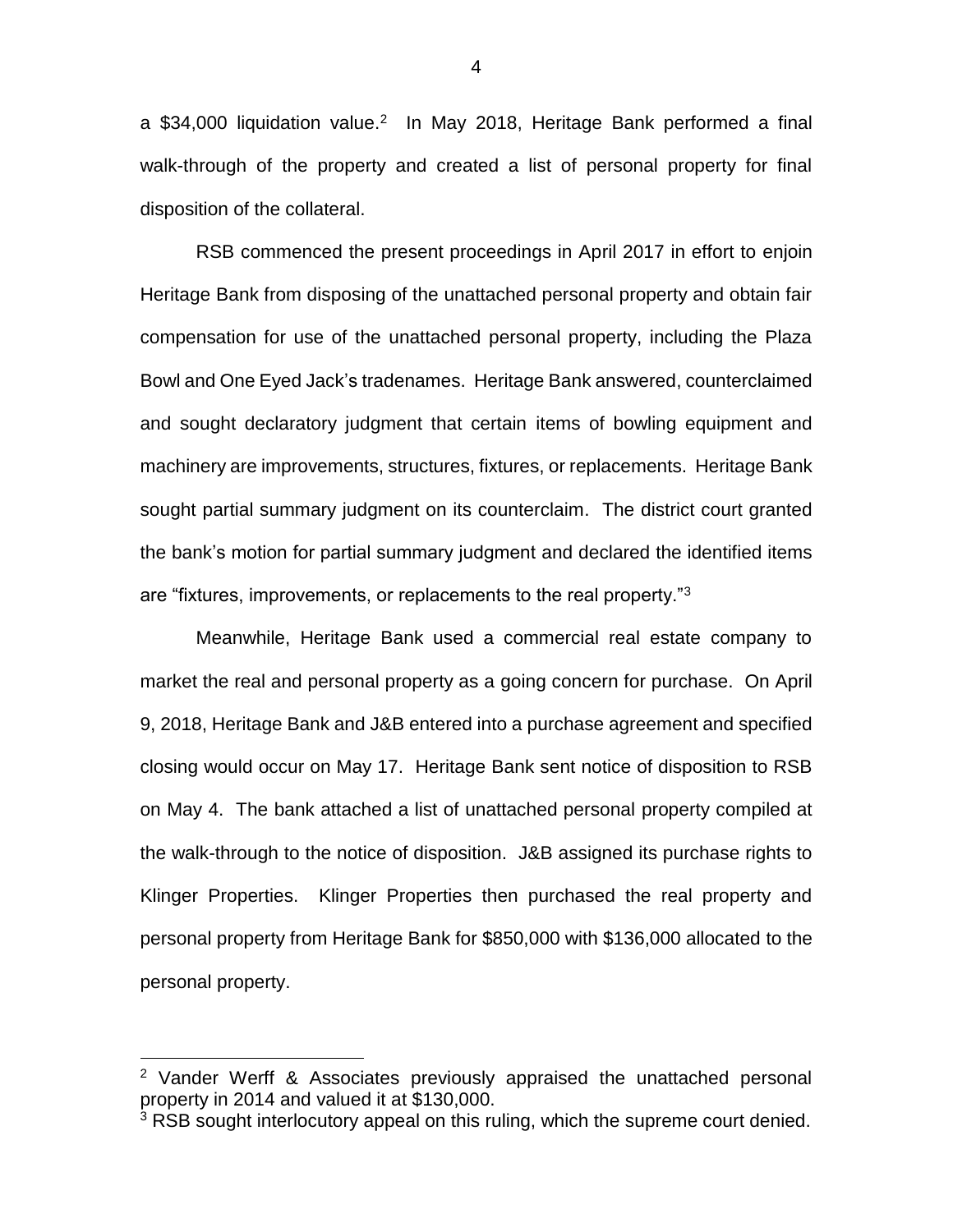RSB requested an accounting for Heritage Bank. After applying the proceeds of the sale and proceeds from renting the personal property, a deficiency of \$11,000 remained. In order to clear a lien, Moore paid the remaining balance due to Heritage Bank. At trial, RSB challenged the timing of the notice of disposition, the commercial reasonableness of the sale of the personal property, the amount of rental income produced by the real property, and value and items disposed of in the disposition. RSB sought monetary damages.

The district court determined notice of disposition was timely and the disposition was commercially reasonable in all respects. The district court dismissed RSB's claim for damages. RSB now appeals the dismissal of their action for damages and the district court's partial summary judgment ruling.

#### **II. Analysis**

#### **A. Fixtures.**

First we address RSB's claim that the district court erred in awarding summary judgment to Heritage Bank concluding bowling lanes, bowling ball return systems, bowling ball pin-setting equipment, and bowling ball scoring systems amounted to fixtures, improvements, or replacements to the real property.

We review a grant of summary judgment for correction of errors at law. *See Crippen v. City of Cedar Rapids*, 618 N.W.2d 562, 565 (Iowa 2000). Summary judgment is appropriate "if the pleadings, depositions, answers to interrogatories, and admissions on file, together with the affidavits, if any, show that there is no genuine issue as to any material fact and that the moving party is entitled to judgment as a matter of law." Iowa R. Civ. P. 1.981(3). "In assessing whether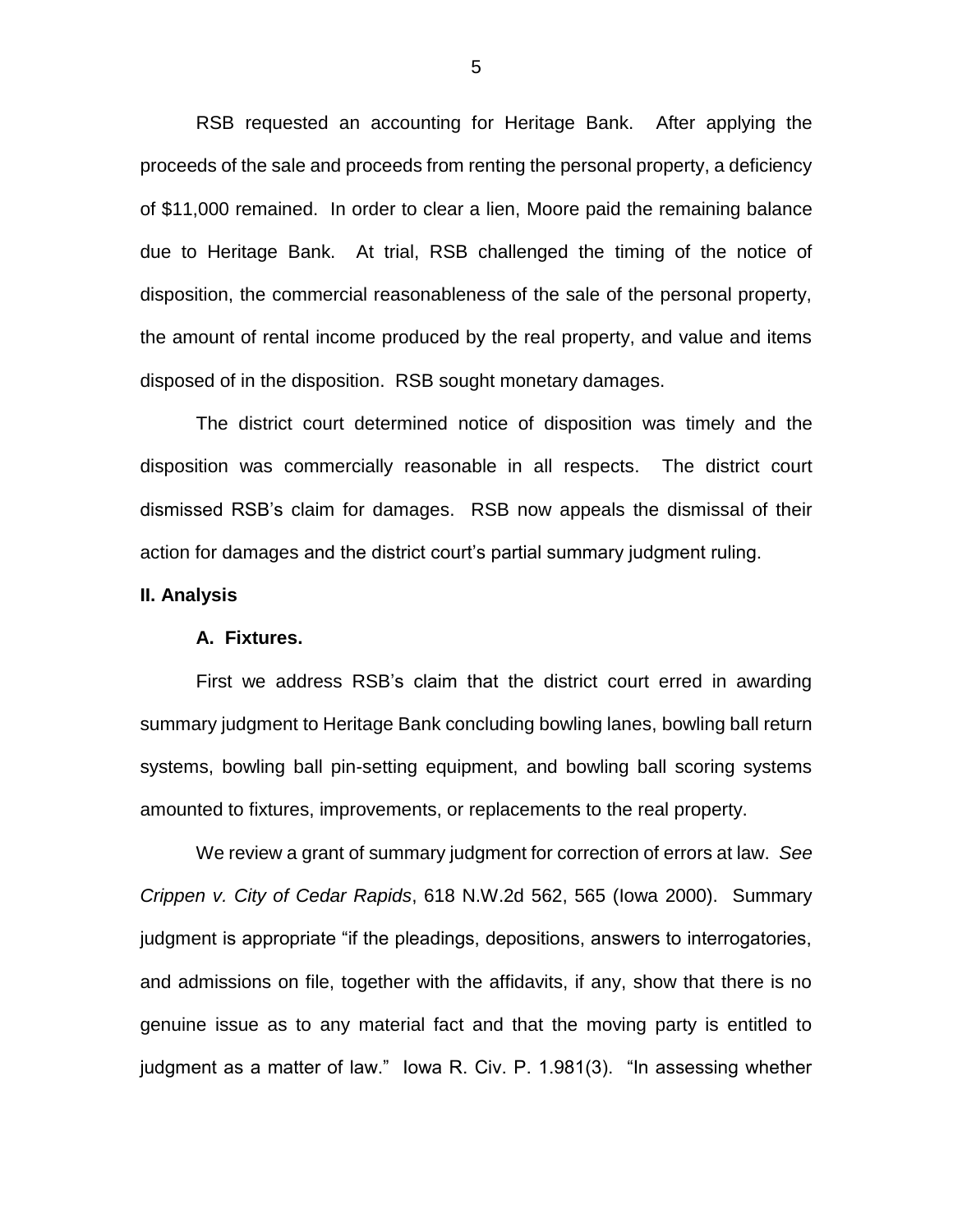summary judgment is warranted, we view the entire record in a light most favorable to the nonmoving party." *Crippen*, 618 N.W.2d at 565.

Finding no question of material fact, we conclude the district court properly granted Heritage Bank's motion for partial summary judgment because the identified property constituted fixtures.

Under our common law rule personal property becomes a fixture when: (1) it is actually annexed to the realty, or to something appurtenant thereto; (2) it is put to the same use as the realty with which it is connected; and (3) the party making the annexation intends to make a permanent accession to the freehold.

*Young v. Iowa Dep't of Transp.*, 490 N.W.2d 554, 556 (Iowa 1992); *First Trust & Sav. Bank of Moville, Iowa v. Guthridge*, 445 N.W.2d 401, 402 (Iowa Ct. App. 1989).

RSB contends there is a question whether the various equipment was intended to be permanently placed in the real property defeating fixture classification. RSB cites Moores' affidavit stating the equipment was to be periodically replaced. But Moores' statement of subjective intent in itself does not sway our classification of the property as fixtures.

The character of the annexation and the use, if found, is mainly of importance in determining the intention of defendant in making it. This intention is not the secret purpose of the owner, but that which should be implied from his acts. This is ordinarily to be inferred from the nature of the article, the manner and object of its use, and mode of its annexation.

*Thomson v. Smith*, 83 N.W. 789, 790 (1900). One can imagine a number of components of real property that are periodically replaced in the practice of good stewardship and are undeniably a part of real property such as siding or roofing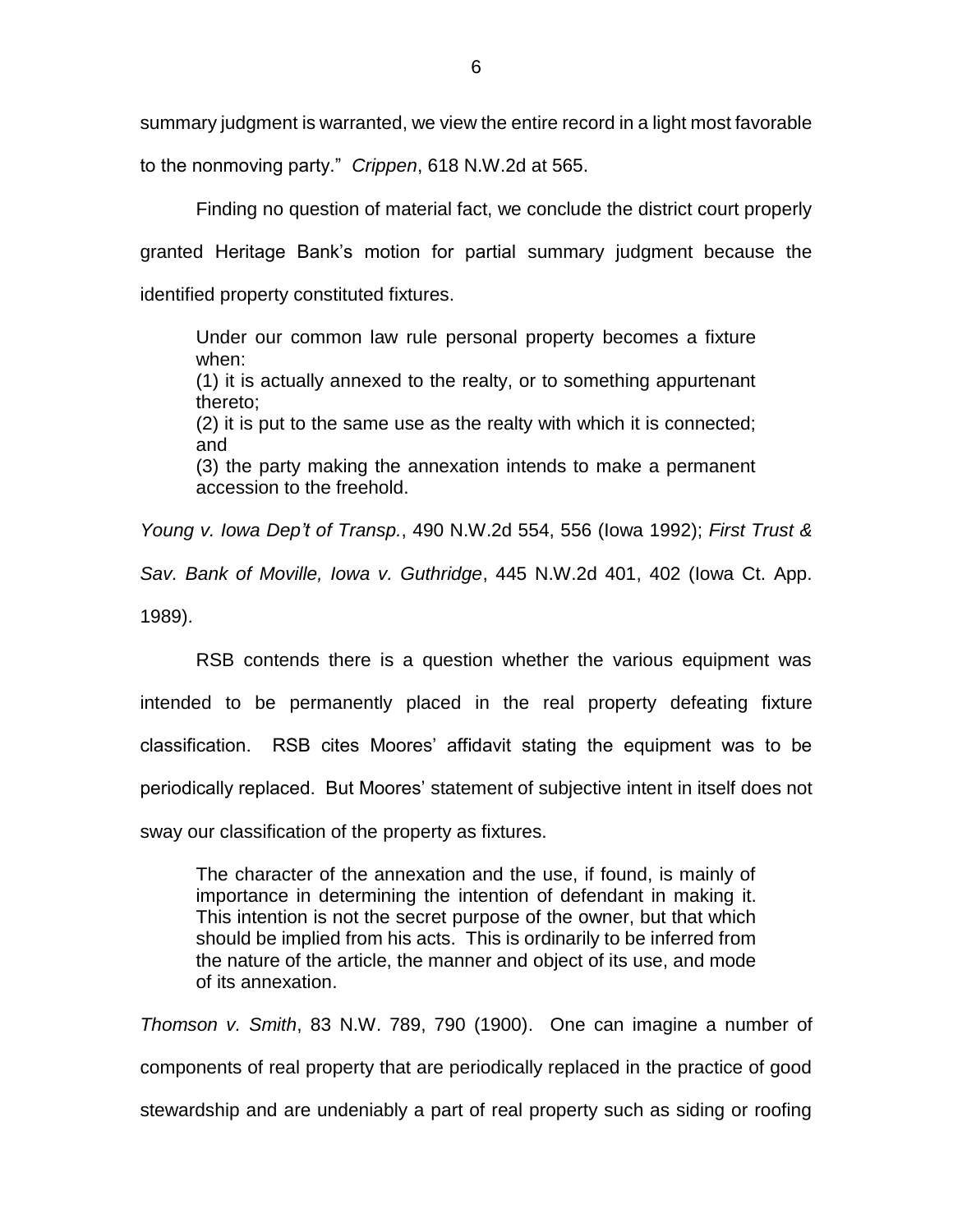material. Instead, we conclude "intent is to be *inferred* from the nature of the machinery, the relation of the parties, the structure and mode of the annexation[,] and the purpose of the annexation." *FirstMerit Bank, N.A. v. Antioch Bowling Lanes, Inc.*, 108 F. Supp. 3d 618, 622 (N.D. Ill. 2015). Put another way,

if an owner of the premises installed equipment necessary to use the realty in the manner in which he used it, and the equipment was in fact necessary to the realty's use, the owner [is] viewed as having intended a permanent installation and the equipment [is] viewed as a fixture.

*Id.*

We conclude the bowling lanes, bowling ball return systems, bowling ball pin-setting equipment, and bowling ball scoring systems installed in a building that operated as a bowling alley for several decades amount to fixtures. To conclude otherwise would impermissibly substantially diminish the value of the real property. *See Ford v. Venard*, 340 N.W.2d 270, 272 (Iowa 1983); *see also FirstMerit Bank, N.A.*, 108 F. Supp. 3d at 625 ("[T]he court concludes that ABL's bowling lanes, including approaches, lane gutters, bowling ball return system, pin setting machines, and scoring consoles are essential to the real property's long-time use as a bowling alley and are fixtures, subject to FirstMerit's mortgage.").

With respect to the summary judgment ruling, we affirm.

## **B. Commercial Reasonableness of Disposition**

Next we address RSB's claim that Heritage Bank did not dispose of the collateral in a commercially reasonable manner.

"Our review of the court's decision after trial is governed by how the case was tried in the district court*." Howard v. Schildberg Constr. Co.*, 528 N.W.2d 550, 552 (Iowa 1995). Believing the case was tried in equity, the parties claim our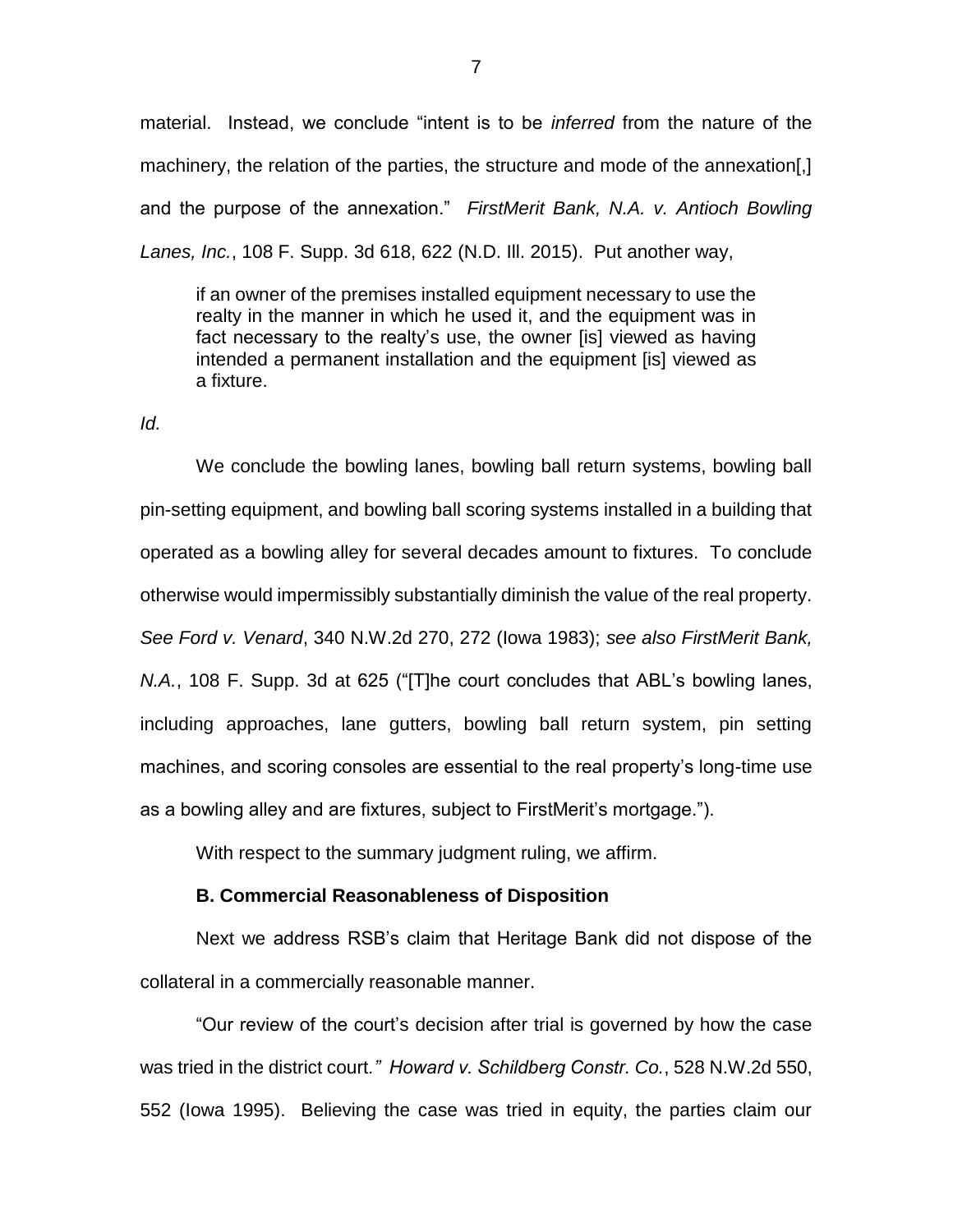review is de novo. *See* Iowa R. App. P. 6.907. In fact, the petition was filed in equity. However, "[t]he essential character of a cause of action and the relief it seeks, as shown by the complaint, determine whether an action is at law or equity." *Knudsen v. Andreasen*, 462 N.W.2d 294, 295 (Iowa Ct. App. 1990). Here, RSB sought money damages, indicating this is an at law action. Moreover, these proceedings carry the hallmarks of a law action such as evidentiary rulings and entry of an order rather than a decree. *See Sutton v. Iowa Trenchless, L.C.*, 808 N.W.2d 744, 748 (Iowa Ct. App. 2011). "We find the case was tried as a law action below, and as such, our review is for correction of errors at law." *Id.* at 748–49; *see also C&J Leasing Corp. v. Beasley Invest., Inc.*, No. 08-0074, 2009 WL 777870, at \*2 (Iowa Ct. App. Mar. 26, 2009) ("Our scope of review in this action is for the correction of errors at law.").

The Uniform Commercial Code (UCC) is codified in Iowa Code chapter 554.<sup>4</sup> Iowa Code § 554.1101 (2017). "Sections 554.9609(1)(a) and 554.9610(1) allow a secured creditor, such as [Heritage Bank], to repossess and dispose of collateral upon a debtor's default." *C&J Leasing Corp.*, 2009 WL 777870, at \*2. Upon disposition, a secured creditor must "apply the proceeds of the disposition first to the expenses of the disposition and then to the satisfaction of the indebtedness secured by the collateral." *See id.*; *accord* Iowa Code § 554.9615(1). "The debtor . . . is liable for any deficiency under section 554.9615(4)." *C&J Leasing Corp.*, 2009 WL 777870, at \*2.

 $\overline{a}$ 

8

<sup>4</sup> Article 9 of the UCC covering secured transactions is provided for in article 9 of chapter 554. *See* Iowa Code § 554.9101.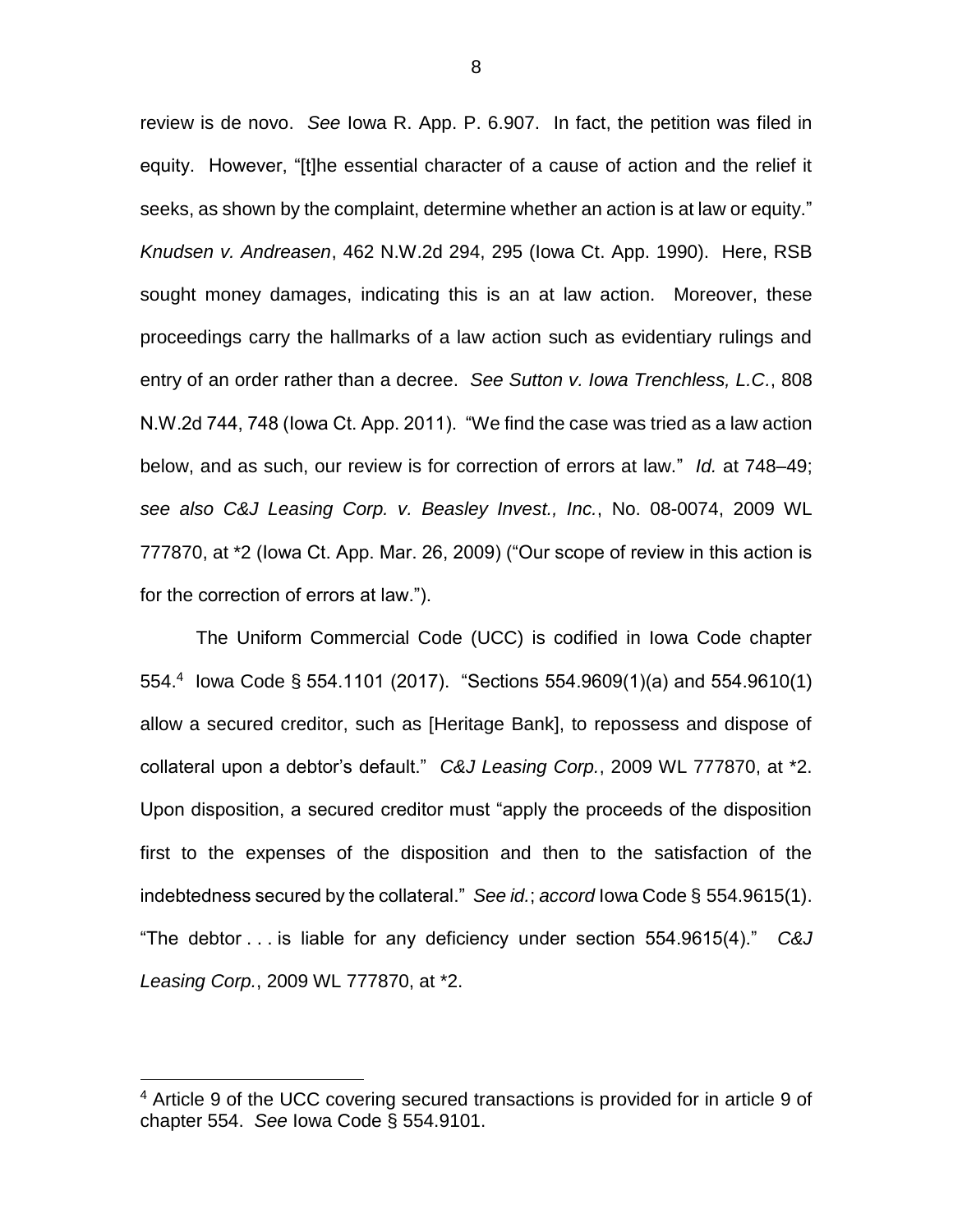"Every aspect of a disposition of collateral, including the method, manner, time, place, and other terms, must be commercially reasonable." Iowa Code § 554.9610(2). "A creditor is additionally required to provide the debtor . . . with a 'reasonable authenticated notification of disposition' within a reasonable time before the intended disposition." *C&J Leasing Corp.*, 2009 WL 777870, at \*3 (quoting Iowa Code § 554.9611(2)). As such, the secured creditor must dispose of the collateral in a commercially reasonable manner and provide notice of the same. *See Hartford–Carlisle Sav. Bank v. Shivers*, 566 N.W.2d 877, 880 (Iowa 1997). However, a secured creditor is not required to prove compliance unless the debtor challenges the secured party's compliance. *See* Iowa Code § 554.9626(1)(a). Here, RSB challenges notice.

The district court concluded Heritage Bank gave RSB proper notice of disposition because the notice complied with requirements of Iowa Code sections 554.9611 and 554.9613. Further, the district court found the notice to be timely with respect to section 554.9612.

However, Heritage Bank provided RSB notice of disposition after it entered into the purchase agreement. The purchase agreement did not preserve RSB's right to redemption or its right to present a higher bid. As a result, the notice of disposition was the functional equivalent of no notice at all because it did not protect RSB from a potentially inadequate price and foreclosed RSB's ability to influence the purchase price. *Cf. Beneficial Fin. Co. of Black Hawk Cty. v. Reed*, 212 N.W.2d 454, 459 (Iowa 1973) ("The purpose of notice is to permit the debtor to bid at the sale or to protect [itself] from an inadequate sale price."); *accord Knierim v. First State Bank*, 488 N.W.2d 454, 457 (Iowa Ct. App. 1992)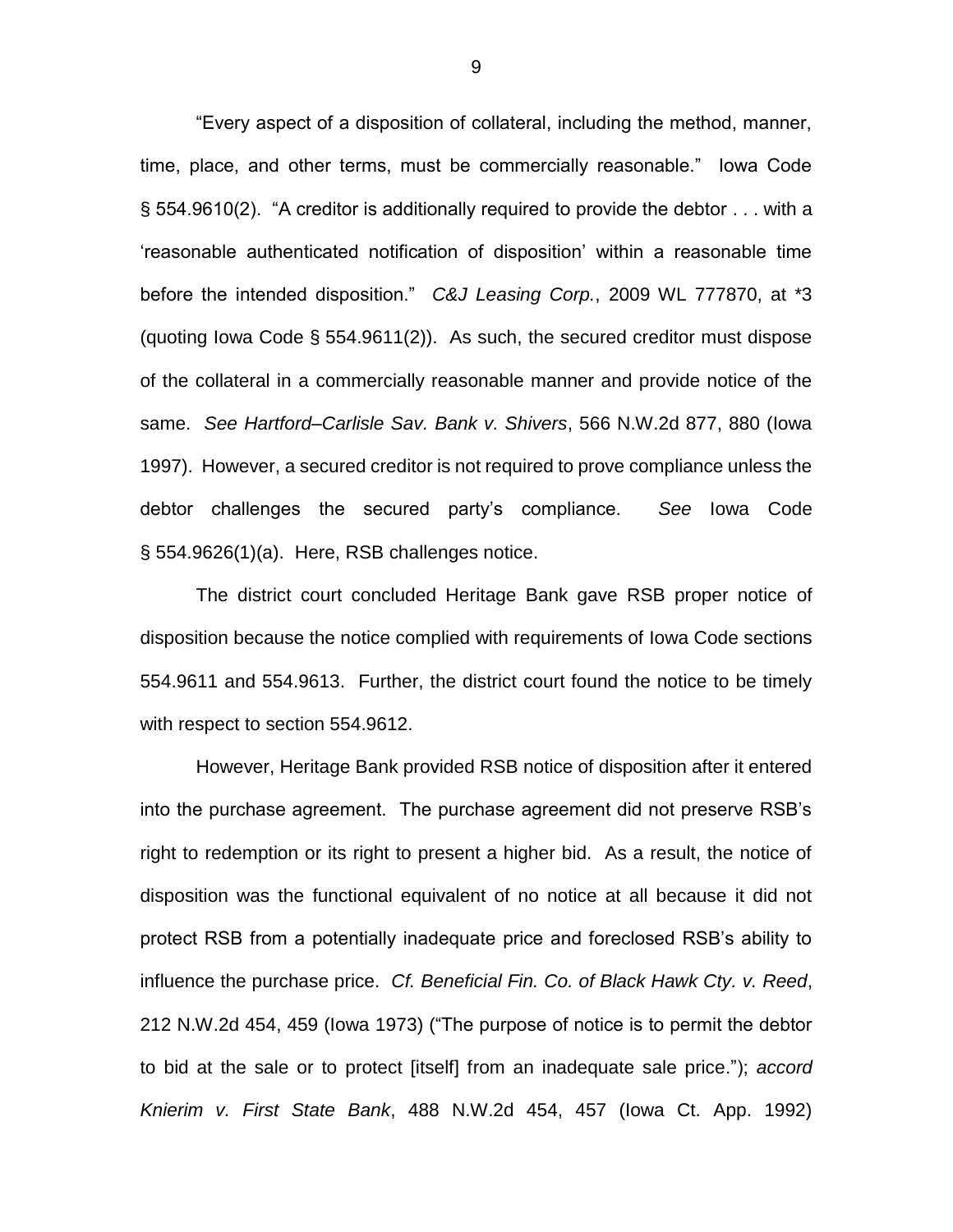(considering if notice was adequate to permit the debtor to purchase the property when determining whether the purpose of the notice requirement was frustrated).

RSB argues the sale was not commercially reasonable because the notice was fatally flawed. We agree the notice was defective. However, we conclude the flaw was not fatal because Heritage Bank's failure to provide RSB with proper notice of disposition is not an absolute bar to the recovery of a deficiency. *See C&J Leasing Corp.*, 2009 WL 777870, at \*5 (acknowledging the "absolute bar rule" is no longer applicable).

Heritage Bank argues even if the notice of disposition was untimely, the district court correctly found the sale was commercially reasonable under *Knierim*, 488 N.W.2d at 457, because the sale price of the collateral was equal to or greater than market value. Relying on *Barnhouse v. Hawkeye State Bank*, 406 N.W.2d 181, 186 (Iowa 1987), *Knierim* allowed a commercially reasonable sale to proceed as an exception to the absolute bar rule even though the bank failed to provide the debtor with notice of disposition. *Knierim*, 488 N.W.2d at 457; *Hartford–Carlisle Sav. Bank,* 566 N.W.2d at 883 ("We do not view *Barnhouse* as abrogating the absolute bar rule. Rather we view *Barnhouse* as an exception to the rule and therefore must be limited to its facts."). However, *Knierim* was decided prior to amendments to chapter 554 adopting the rebuttable presumption rule. *See* 2001 Iowa Acts ch. 1149, § 124 (codified at Iowa Code § 554.9626); *C&J Leasing Corp.*, 2009 WL 777870, at \*5.

A deficiency in notice triggers the rebuttable presumption rule. *See Gen. Elec. Capital Corp. v. FPL Serv. Corp.*, 995 F. Supp. 2d 935, 940 (N.D. Iowa 2014) (applying Iowa law and finding failure to provide notice triggers the rebuttable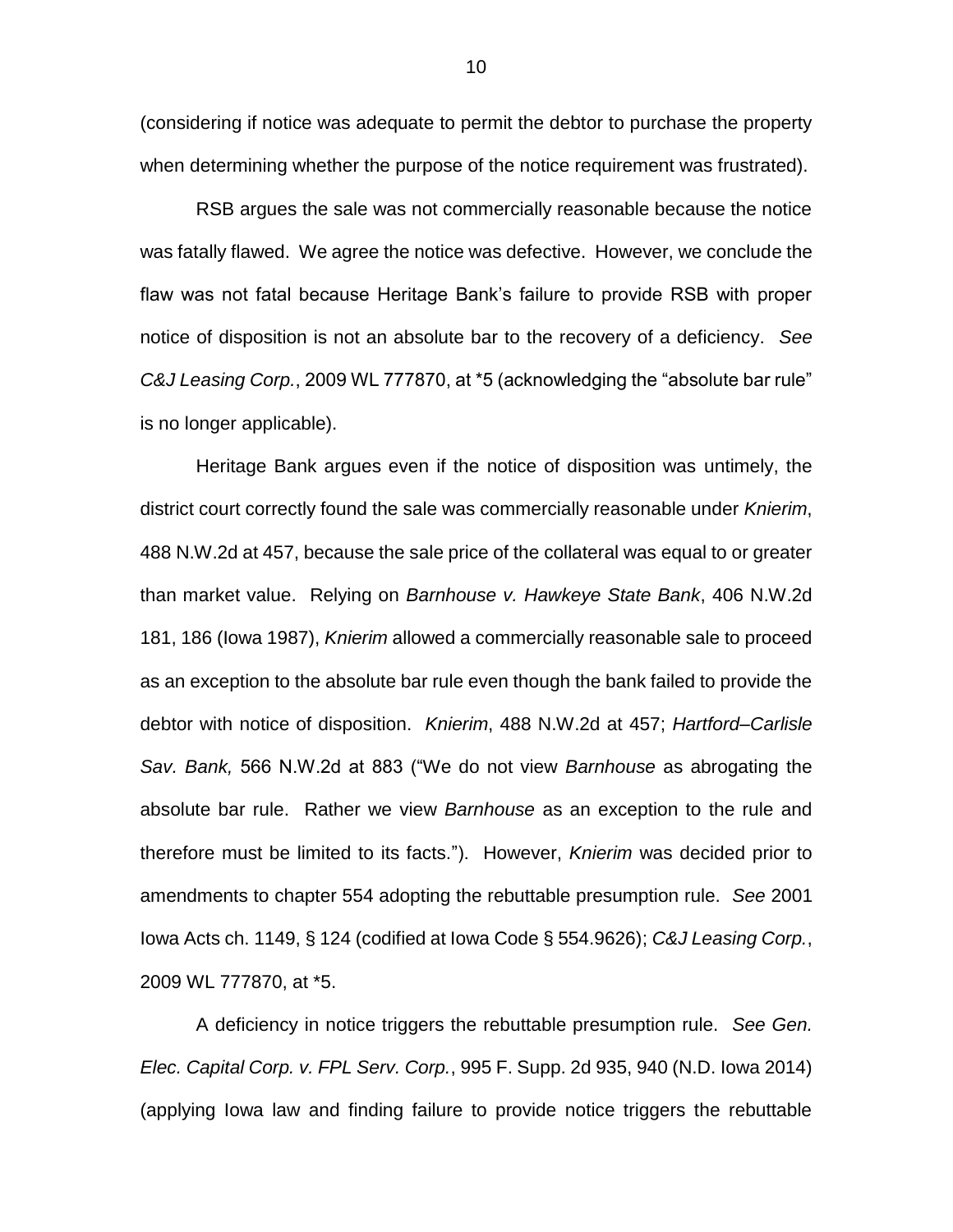presumption rule); *Regions Bank v. Thomas*, 532 S.W.2d 330, 337 (Tenn. 2017) (finding deficient notice triggered rebuttable presumption rule under article 9 of the UCC). The rebuttable presumption rule shifts the burden to the creditor to prove the amount of proceeds that would have been realized had it provided proper notice would have been less than the proceeds actually achieved. *See* Iowa Code § 554.9626(1)(c)(2); *Gen. Elec. Capital Corp.*, 995 F. Supp. 2d at 940. The district court erred in applying the outdated *Knierim/Barnhouse* exception to the absolute bar rule in determining whether the Heritage Bank was entitled to a deficiency following a commercially reasonable sale. Instead, the statutory rebuttable presumption rule applies. Therefore, we conclude the district court applied the wrong legal standard in determining Heritage Bank's entitlement to a deficiency.<sup>5</sup>

Remand is necessary so the district court can apply the rebuttable presumption rule to determine whether Heritage Bank is entitled to a deficiency. We do not reach the remaining issues raised by RSB in this appeal as they are related to the amount of deficiency, if any.

Because the court applied the incorrect legal standard, we reverse and remand for new trial.

### **III. Conclusion**

 $\overline{a}$ 

The district court properly granted summary judgment determining various items of bowling equipment amounted to fixtures to the real property. However,

<sup>&</sup>lt;sup>5</sup> Neither party briefed the rebuttable presumption rule. However, RSB raised the adequacy of notice of disposition and the commercial reasonableness of the sale at trial and on appeal. Therefore, we conclude error is preserved.